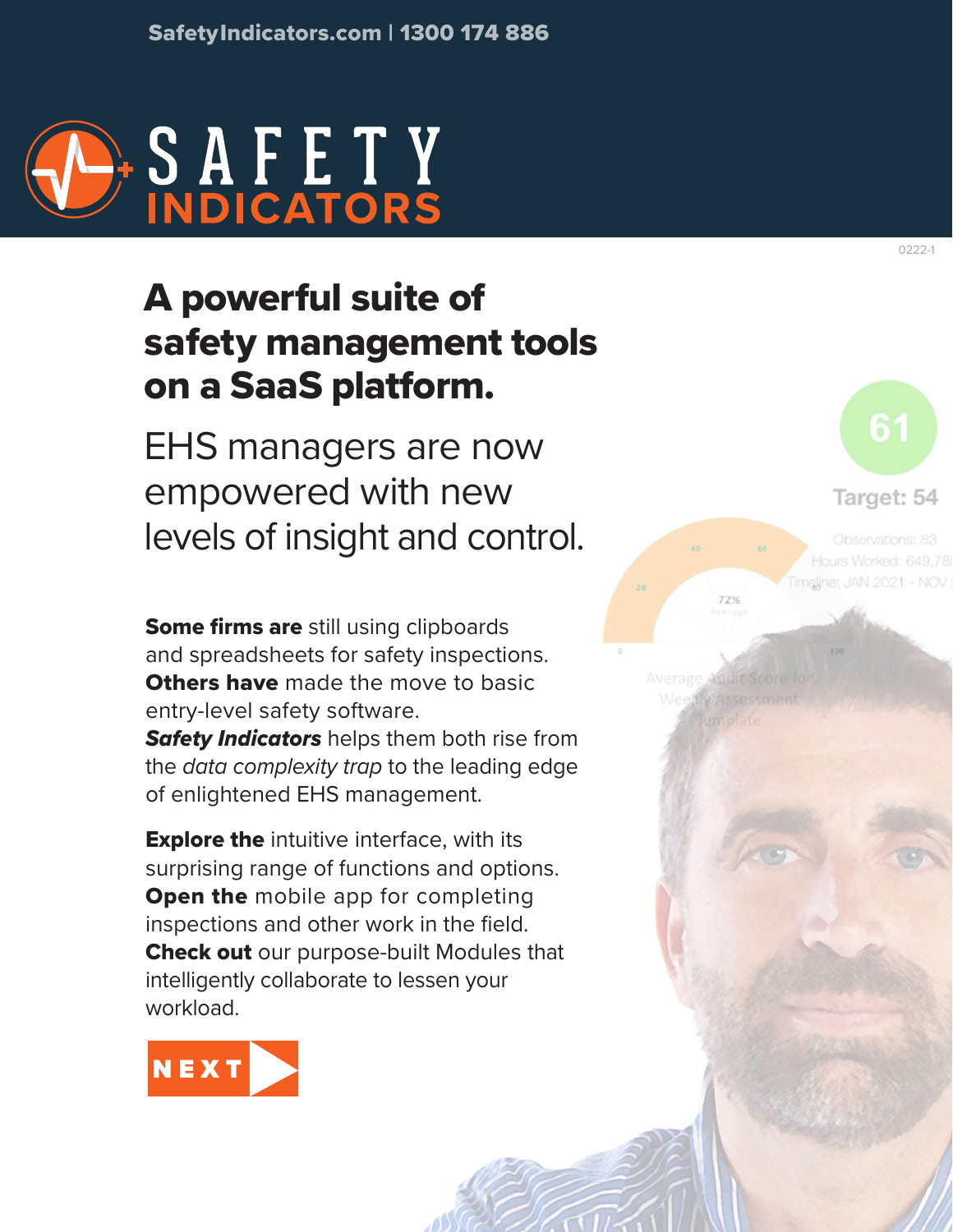<span id="page-1-0"></span>

## Get on board now for the inevitable future of digital safety management.

#### HIGH-LEVEL ANALYTICS FOR REDUCING FUTURE RISK

Identify incident trends and recurring safety performance issues at a glance. Focus your analysis on company safety, not just on inspections. **Turn lagging indicators** into leading indicators to help prevent injuries. View intuitive data charts and summaries to gain insights and set priorities.



### AUTOMATED FUNCTIONS FOR **STREAMLINED** OPERATIONS

All data from the field is immediately uploaded and compiled for easy access. Safety Managers designate who will receive which reports and alerts. **Each stakeholder's dashboard** is configurable to show just the data they need. You can set performance targets, and know when they're not met – and why. System protocols ensure accountability, and track issues so they aren't neglected.

Use one integrated system for multiple worksites, departments and projects.

Easily handle compliance and other unique reporting requirements.



| <b>Back</b> | Applications         |  |
|-------------|----------------------|--|
|             | ΥĒ<br>Audits         |  |
|             | Safety Observations  |  |
|             | Safety Incidents     |  |
|             | [≜]<br>Daily Reports |  |
|             | Changes              |  |
|             |                      |  |

| Created At<br>2021-04-21<br>BBS Inspection Template 2021-03-29 |                                                                            |
|----------------------------------------------------------------|----------------------------------------------------------------------------|
|                                                                |                                                                            |
|                                                                |                                                                            |
|                                                                |                                                                            |
|                                                                |                                                                            |
|                                                                |                                                                            |
| Created At                                                     |                                                                            |
| 2021-02-09                                                     | î                                                                          |
| 2021-01-19                                                     | ï                                                                          |
| 2020-12-01                                                     | ï                                                                          |
|                                                                |                                                                            |
|                                                                | ï                                                                          |
|                                                                | BBS Inspection Template 2020-11-11<br>Field Assessment Lock/Tag 2020-04-08 |